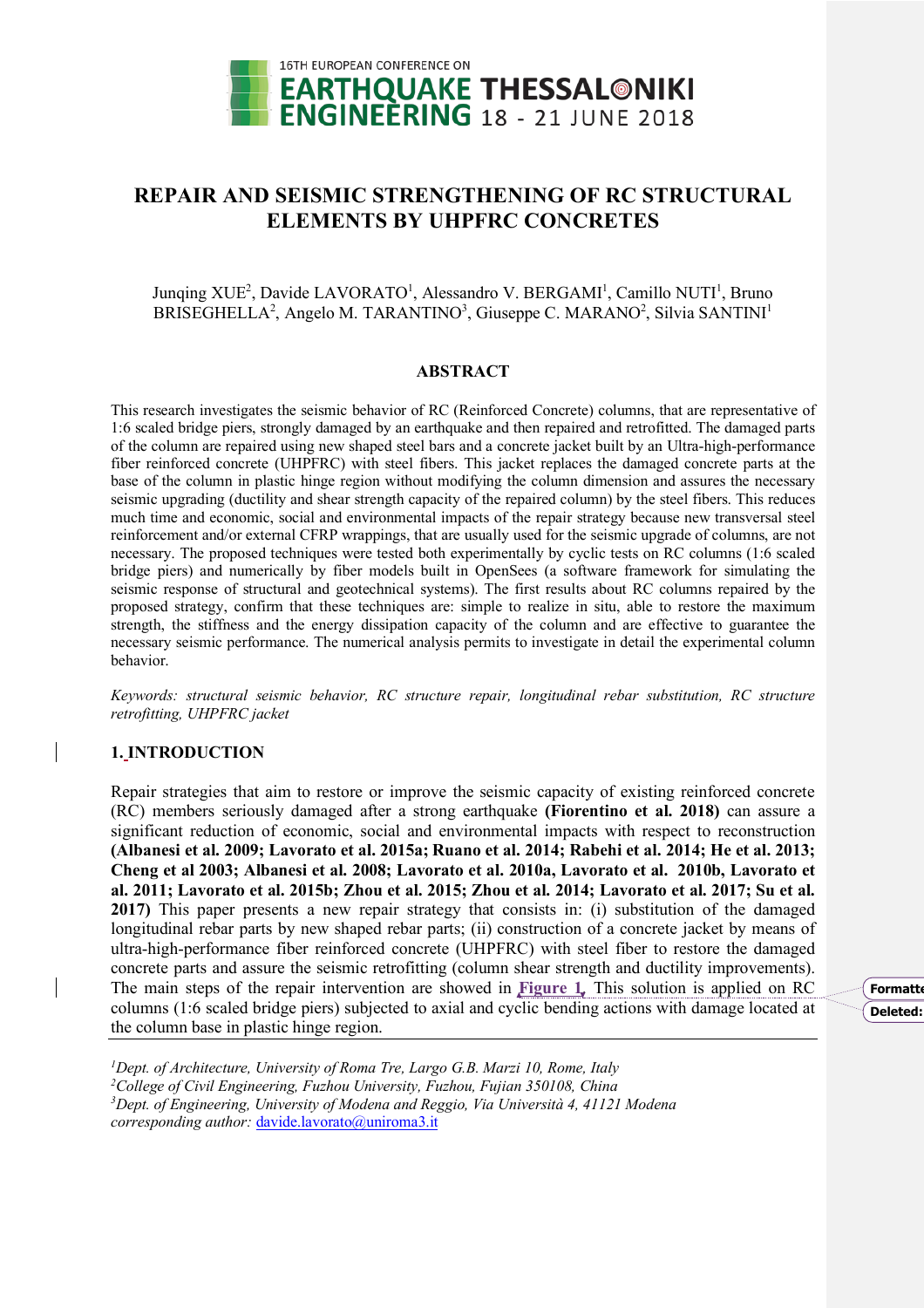The anchorages of the original rebar in the damaged column are intact and so they can be used to anchor the new rebar (**Figure 1**). This is important because it is difficult to anchor new rebars in existing foundation that is usually congested with steel reinforcement. The longitudinal rebar substitution is performed by cutting the damaged rebar part only and connecting a new shaped rebar to the original anchorages and to the upper undamaged part of the rebar in the column. The connection between new and existing rebars is realized by a steel coupler and welding chords (**Figure 1**). The steel coupler is realized by means of two steel plates welded each other to realize a coupler with a V transversal section. This shape permits the correct location of the rebars before their connection by welding. The welding is realized between the rebars (butt welding) and between the rebar and the coupler by symmetric lateral welding. The new rebars are shaped to assure that the rebar plastic deformations are distributed along the new rebar only. This can be guaranteed simply if the new rebar has the maximum force smaller that the yield force of the existing rebar. In the present application, a new rebar that with yield, maximum stress and diameter similar to the ones of the original longitudinal rebar in the column is selected. A part of this rebar is turned to reduce the rebar diameter and so the maximum force in the new rebar is smaller than the yield force in the original rebar anchorages: the plastic deformations are distributed along the turned rebar part only. This is possible also thanks to the strong rebar connection that are designed in detail and tested in lab (these results are not showed here). A highway bridge (**Figure 1**) is selected as case of study to apply the repair strategy. The center pier of this bridge is the most stressed and damaged one after an earthquake because it is the shorter one (7 m) **(Lavorato et al. 2015a)Error! Reference source not found.**. The pier longitudinal steel reinforcement is designed by Chinese codes **(JTG D60-2004, JTG D62-2004, JTG/T B02-01-2008)** whereas the transversal reinforcement is insufficient to sustain the seismic shear and ductility demand. Some RC columns, that represent the shorter pier of the bridge by proper scale factors **(Lavorato et al. 2015a)**, were strongly damaged in plastic hinge region by cyclic tests and then repaired in **§2**. The repaired columns were tested again at the structural lab of Fuzhou University (China) in **§3**. The experimental results are presented and discussed in **§3** in term of maximum strength, stiffness, displacement capacity and shear strength of the repaired columns. The response of the repaired column is compared with the one of an undamaged column retrofitted by CFRP. The numerical fiber section analyses performed by means of OPENSEES (**McKenna et al. 2002)** in **§4** permit to investigate better the experimental results in term of maximum strength. Finally, the conclusions in **§5** show that the repair strategy results not only efficient to restore the column capacity but also to improve the seismic response of the column.

#### **2. APPLICATION OF THE REPAIR STRATEGY ON RC COLUMNS**

Some RC columns were built using proper scale factors for concrete geometries and steel reinforcement **(Lavorato et al. 2015a)** to be representative of the 7 m pier of the bridge in **Figure 1** (the most stressed and damaged one in case of a strong earthquake) before damage. These columns are labelled as ASB columns and their concrete geometries are: diameter equal to 420 mm and height equal to 1170 mm (pier dimensions in scale 1:6, **Figure 1**). The columns steel reinforcement consists in: 14 longitudinal rebar HRB335E with diameter equal to 18 mm, a spiral built by 4 mm HPB235 steel rod spaced 60 mm. The yield and maximum stress of the longitudinal rebars were obtained by monotonic tests on steel specimens at the lab of Fuzhou University (china) and resulted equal to 450 and 600 MPa respectively. The transversal reinforcement was insufficient to sustain the seismic shear resulting from the capacity design criteria and so seismic retrofitting was necessary. A CFRP wrappings is realized with discontinuous rings applied along the column height to improve ductility and shear strength of the columns by capacity design rules. The mechanical properties of the CFRP tissue used to build the rings were: thickness equal to 0.167 mm, elastic modulus equal to 242 GPa and maximum design deformation equal to 0.005. The column P16-2 is one of these ASB columns and the column label means that this column represents a 1:6 scaled pier that is retrofitted by a CFRP wrapping with rings built using 2 layers of CFRP tissue (strips). The retrofitted ASB columns were strongly damaged in plastic hinge region by applying a cyclic deformation history on the top of the column (**Figure 1**). Then the damaged columns were repaired by the repair strategy proposed in **§1**. The damaged ASB column P16-2 was repaired and labelled as the repaired column (RR) R16-0-250- 15-UHS. The new label describes shortly the characteristics of the repair intervention: R16 means that **Formatte Deleted:** 

> **Formatte Deleted:**

**Formatte Deleted:** 

**Formatte**  $\overline{\mathbf{D}}$ eleted: **Formatte Deleted:** 

> **Formatte Deleted: Figure 1**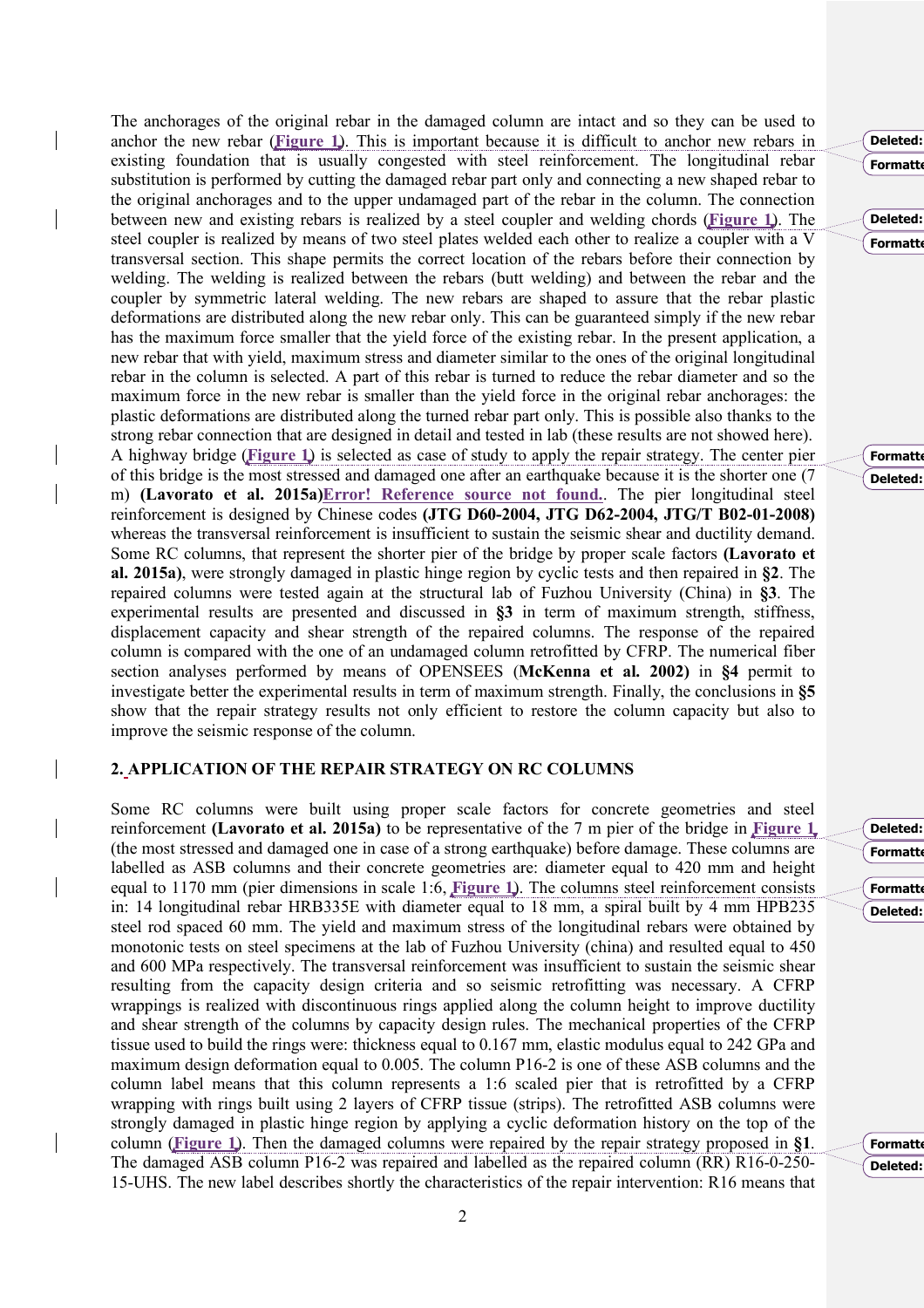the column is repaired, the first number 0 indicates that the CFRP wrapping is not applied, 250 and 15 indicate the length and diameter of the new turned part respectively and UHS indicate that UHPFRC with steel fiber is used to build the concrete jacket. The damaged concrete parts of the R16-0-250-15-UHS column were repaired by UHPFRC with 2% of steel fibers. The steel fibers were long 13 mm, had equivalent diameter equal to 0.20 mm, ultimate tensile strength of 2000 MPa and modulus of elasticity equal to 200 GPa. The concrete mix design includes: cement, silica fume, sand and water. The water/cement ratio was 0.26. The compressive strength  $(f_c)$  resulted by experimental tests on material specimens at the lab of Fuzhou University was equal to about 90 MPa. The concrete jacket did not have transversal steel reinforcement. This simplifies much the cast of the new concrete parts with steel fiber.



**Figure 1** Proposed repair strategy for RC columns: a) displacement history applied on the RC column and geometries of the bridge selected as case of study; b) repaired column reinforcement and concrete geometries; c) longitudinal rebar substitution; d) concrete restoration by an UHPFRC concrete jacket with (2 %)

The shear strength of the repaired column was calculated as the sum of two contributions: the shear strength of the concrete jacket ( $V_{Rd, UHFRC}$ ) and the one of the original column core ( $V_{Rd,i}$ ).  $V_{Rd, UHFRC}$ was calculated by CNR-204/2006 **equation 1** substituting the shear area  $A_{\text{HS}}$  to the product  $b_{\text{w}}d$ .  $A_{\text{HS}}$ value was calculated by the formulation in **Priestley et al 1994** for a crown thickness equal to 100 mm (the removed concrete thickness, P2 part in **Table 1**).

$$
V_{Rd, UHERC} = \left[ \frac{0.18}{\gamma_c} \cdot k \cdot (100 \cdot \rho_1 \cdot (1 + 7.5 \cdot \frac{f_{Fuk}}{f_{ck}}) \cdot f_{ck})^{1/3} + 0.15 \sigma_{cp} \right] \cdot b_w \cdot d \tag{1}
$$

In **the equation 1**,  $\gamma_c$  is the partial safety factor for the concrete without fibers,  $\rho_l$  is the reinforcement ratio for longitudinal reinforcement,  $f_{ck}$  is the cylindrical characteristic compression strength of the concrete, k is a factor that considers the size effect,  $\sigma_p$  is the average stress acting on the concrete cross section,  $f_{\text{ctk}}$  is the characteristic tensile strength of the concrete matrix and  $f_{\text{Ftuk}}$  is the characteristic value of the ultimate residual tensile strength. The concrete properties measured by tests on the UHPFRC with 2% (volume content) of steel fibers performed at the Fuzhou university lab are  $f_{\text{Fu}}$  5.02 MPa and  $f_{Ftu}$  /  $f_{ctk}$  = 0.48. The shear strength contribution of the original specimen concrete core (V<sub>Rd,i</sub>) can be evaluated by different formulation presented in literature (**Sezen et al. 2004)**. The sum of the two contributions resulted sufficient to sustain the maximum base shear measured experimentally and it is also evident by damage survey because there is not shear rupture of the repaired column.

The pier geometries are not modified as the new jacket substitutes the removed concrete parts only. The repair is rapid as the selected UHPFRC concrete presents at fresh state a great pass-ability to simplify concrete cast and guarantees a rapid increase of the concrete compression strength in 2 days (up to 80 % of the maximum compressive strength). The intervention is durable because the steel fibers in UHPFRC reduce the concrete cracks opening and so the concrete cover thickness can be not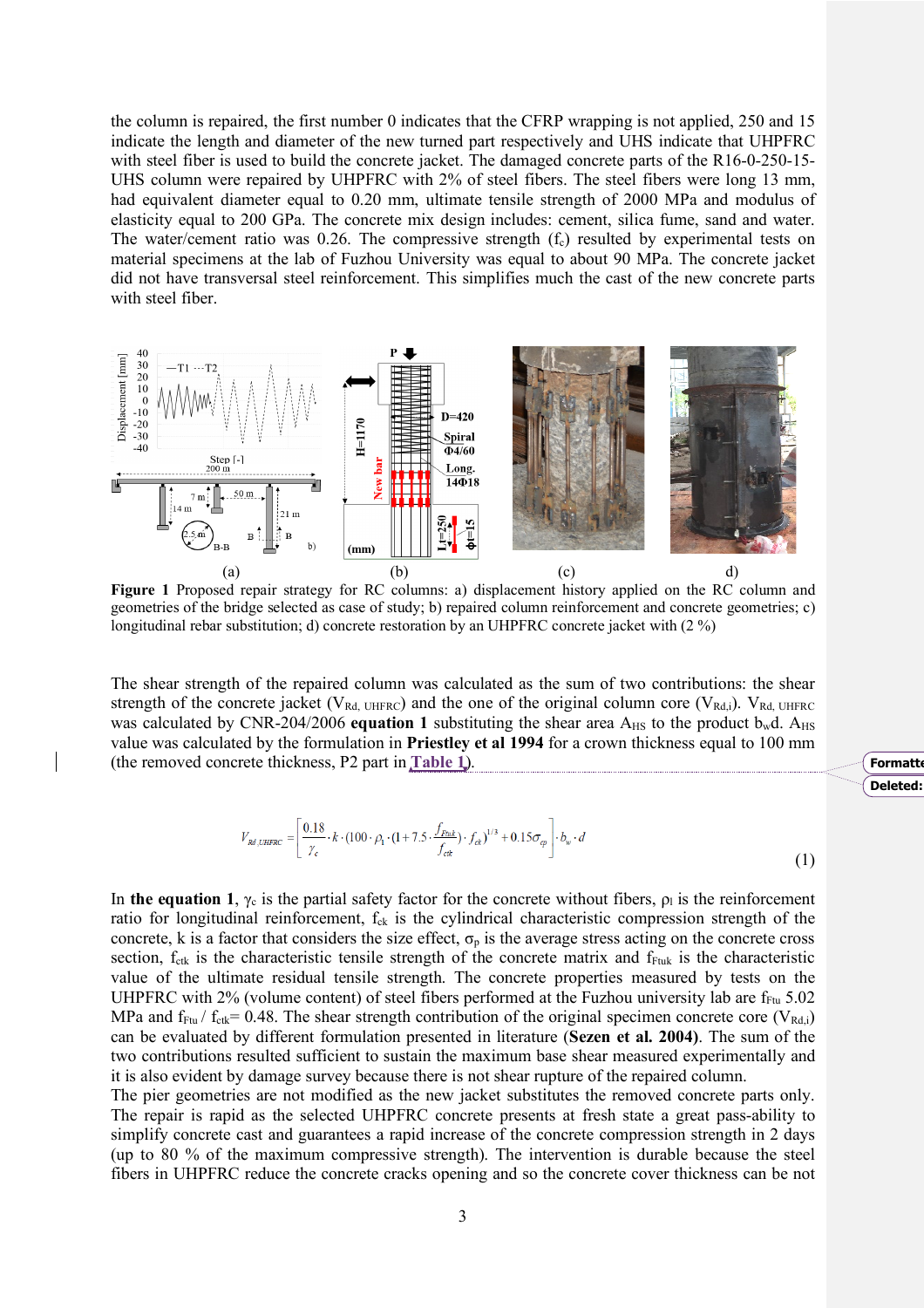increased with reduction of intervention impacts.

## **3. EXPERIMENTAL VALIDATION OF THE REPAIR STRATEGY**

The retrofitted ASB column (P16-2) and the repaired column (R16-0-250-15-UHS) were tested at Fuzhou University Lab applying the same horizontal displacement history on the top of the column and a constant axial load  $P = 266$  kN (deck seismic load). This displacement history is the one recorded on a repaired column during the tests in **Lavorato et al. 2015a** and so it is representative of the response of a pier in a bridge when the bridge is subjected to a strong earthquake. The number of the cycles applied are sufficient to evaluate the low cycle fatigue response of the column. The yield displacement of the column is 5 mm by preliminary tests, that are not presented here, and so the displacement ductility demand is investigated up to 7. The labels T1 and T2 indicate the displacement response of the column in **Lavorato et al. 2015a** when the bridge is subjected to Tolmezzo EW component earthquake (strong demand) or to the Tolmezzo earthquake scaled to double respectively (very strong demand). This earthquake was selected in **Lavorato et al. 2015a** because the response of the bridge in term of acceleration spectra has a peak in correspondence of the bridge natural period.

The experimental hysteretic (base shear - top column displacement) curves measured for the retrofitted ASB column P16-2 (black line) and for the repaired column R16-0-250-15-UHS (dashed black line) during the T1 and T2 displacement history are compared in **Figure 2**. The retrofitted ASB column (P16-2) presents wide cycles thanks to the CFRP wrapping confinement. The ultimate displacement is assumed in correspondence of the drop of the maximum base shear equal to 15%. The displacement ductility evaluated considering the ratio between the yield displacement equal to 5 mm and the ultimate displacement equal to 25-30 mm is at least 5. There are not abrupt loss of the load carrying capacity during the cycles and so rebars remain intact. A flexural failure mode is observed without pinching of cycles due to shear rupture.

The repaired column (R16-0-250-15-UHS) shows strength, stiffness and ductility capacity very similar to the ones measured for the column P16-2. The stiffness recovery is important because it is obtained without performing resin injection in the original column cracked core. The injections are difficult in situ and so the use of the UHPFRC is a very good solution for this problem. The hysteretic cycles are wide and the energy dissipation capacity is very similar to the one of the retrofitted undamaged column P16-2. The steel fibre contribution permits to obtain a seismic improvement by the new concrete jacket that is comparable to the one provided by CFRP wrapping applied on the undamaged columns. The flexural failure mode of the column is guaranteed by the new jacket only: no pinching of the hysteretic cycles or shear cracks were observed during the tests. The new shaped rebar and the connections are intact at the end of the test after the cover removal; it is also evident by the absence of abrupt loss of the load carrying capacity during the cycles. A reduction of the maximum base shear was expected for R16-0-250-15-UHS column because the new shaped rebars have a reduced diameter but this is not observed. The high compressive strength of the UHPFRC can explain this experimental result. It is investigated numerically by fibre section analysis in **§4**



**Figure 2** Experimental cyclic tests on the repaired column R16-0-250-15-UHS (dashed black lines) and the retrofitted ASB column P16-2 (continuous black lines) during T1 and T2 displacement hystory.

#### **Formatte Deleted:**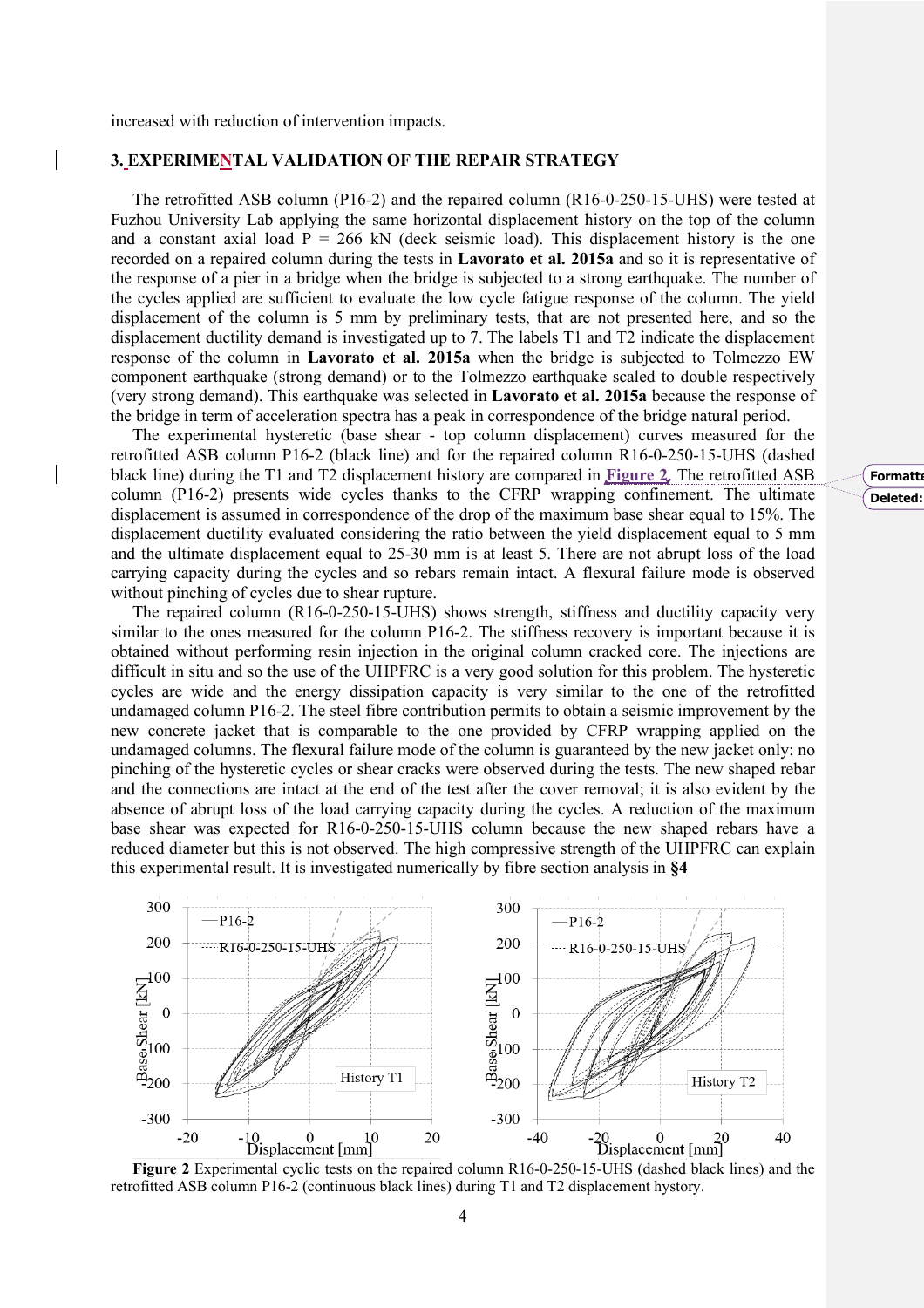### **4. NUMERICAL SIMULATION OF THE REPAIRED COLUMN SECTION CAPACITY**

Numerical analyses performed by means of some detailed fiber models of the column sections built in OpenSees (McKenna et al. 2002), permit to investigate the maximum experimental base shear of the columns tested in **§3.** The model base geometry is the same for each column: two concrete patches, a concrete ring (P2) and a concrete circular core (P1) divided in concrete fibers, and 14 steel fibers to represent the longitudinal rebar in the section (**Table 1**). The concrete ring P2 was used to model the new UHPFRC jacket of the column R16-0-250-15-UHS with a high concrete strength. The longitudinal rebars diameter is 18 mm or 15 mm for the section model of the column P16-2 or the column R16-0-250-15-UHS respectively. In fact, the weaker section of the repaired column is the one with the turned rebar (BB, **Table 1**) and so the maximum base shear is related with the maximum moment of this section. The section of the P16-2 column is the same along the entire column (AA, **Table 1**). The nonlinear behavior of the section is included in the model by the nonlinear stress-strain behavior of the fibers. The behavior of the concrete fibers of the column P16-2 is simulated by the model proposed by **Hosotani et al. 1998** for concrete confined by CFRP and stirrups. The difference between concrete confined by CFRP only or CFRP and stirrups is modest in this case and so one only material model is calibrated for P1 and P2 part in the section.

The behavior of the concrete fibers of the section part repaired by UHPFRC in the column R16-0- 250-15-UHS is described considering the experimental curves given in **Su et al. 2017** for a very similar material. The results of the compressive tests given in **§2** for the UHPFRC used in this application permit to select the proper curve. The concrete core of the repaired column is confined by the new concrete jacket with steel fibers. The behavior of this concrete was assumed very similar to the one of a concrete confined by a CFRP wrapping built by one layer of CFRP tissue. The steel fiber behavior was described by a multilinear model with initial elastic modulus of 200 GPa and yield and maximum stress given **§2** by experimental tests. The stress-strain curve of each fiber is approximated in OPENSEES by the uniaxial Hysteretic material model (a multilinear model). The numerical analyses were performed applying on the section the experimental axial load (266 kN) and an increasing monotonic curvatures history. The results of these analyses are showed in **Table 1** in term of maximum moment on the section ( $M_{\text{max\_num}}$ ), maximum base shear ( $F_{\text{max\_num}}$ ) and height of the section compression zone  $(z_{c\ num})$  for each column. The numerical analyses reproduce well the maximum base shear measured on the column during the experimental tests ( $F_{\text{max exp}}$ ). The approximations about the stress-strain behaviors of steel and concretes result correct for the aims of these comparisons. The damaged core of the repaired column does not collaborate much in the section and so the model of the core concrete of the repaired column is not much important.

Table  $\perp$  Numerical fiber section analyses by OPENSEES: height of the section compression zone ( $z_{c\text{ num}}$ ), numerical maximum moment ( $M_{\text{max}}$  num), numerical ( $F_{\text{max}}$  num) and experimental ( $F_{\text{max}}$  exp) maximum base shear for the ASB (P16-2) and the repaired (R16-0-250-15-UHS) column; section fiber model for the ASB (AA) and the reapired column (BB)

|                                | P <sub>16-2</sub> | R <sub>16</sub> -0-250-15-<br><b>UHS</b> |                                                                                                                                                                                                                                                                                                                                                                                                                                                                                  |
|--------------------------------|-------------------|------------------------------------------|----------------------------------------------------------------------------------------------------------------------------------------------------------------------------------------------------------------------------------------------------------------------------------------------------------------------------------------------------------------------------------------------------------------------------------------------------------------------------------|
| Zc num<br>[mm]                 | 127.0             | 75.5                                     | P <sub>2</sub><br>α<br>O<br>$\Box$<br>300<br>$\Box$<br>O<br>Ø18                                                                                                                                                                                                                                                                                                                                                                                                                  |
| $M_{\text{max\_num}}$<br>[kNm] | 283.3             | 278.1                                    | $\begin{picture}(20,10) \put(0,0){\vector(1,0){10}} \put(1,0){\vector(1,0){10}} \put(1,0){\vector(1,0){10}} \put(1,0){\vector(1,0){10}} \put(1,0){\vector(1,0){10}} \put(1,0){\vector(1,0){10}} \put(1,0){\vector(1,0){10}} \put(1,0){\vector(1,0){10}} \put(1,0){\vector(1,0){10}} \put(1,0){\vector(1,0){10}} \put(1,0){\vector(1,0){10}} \put(1,0){\vector(1,0){10}} \put(1,$<br>250<br>$\Box$<br>₫<br>P <sub>1</sub><br>۰<br>O<br>$\vec{E}_{150}^{200}$<br>O<br>O<br>AA<br>a |
| $F_{\text{max\_num}}$<br>[kN]  | 242.8             | 238.4                                    | P2<br>Moment<br>Moment                                                                                                                                                                                                                                                                                                                                                                                                                                                           |
| $F_{\text{max\_exp}}$<br>[kN]  | 231.1             | 234.5                                    | $\blacksquare$<br>$-P16-2$<br>50<br>۱.<br>$\blacksquare$  215<br>P <sub>1</sub><br>$\cdots$ R16-0-250-15-UHS<br>۰<br>$\Omega$<br>n<br>۰<br>BВ<br>0.00<br>0.30<br>0.10                                                                                                                                                                                                                                                                                                            |
|                                |                   |                                          | $10\atop \text{curvature } [\text{m}]$                                                                                                                                                                                                                                                                                                                                                                                                                                           |

The force equilibrium in the section subjected to axial and bending actions is between the compression force in the compressed concrete part and rebars and the tension force in the rebar in

| Deleted:        |  |  |
|-----------------|--|--|
| <b>Formatte</b> |  |  |
|                 |  |  |
|                 |  |  |
| Deleted:        |  |  |
| <b>Formatte</b> |  |  |
|                 |  |  |

**Formatte Deleted:** 

**Formatte Deleted:** 

#### **Deleted:** 2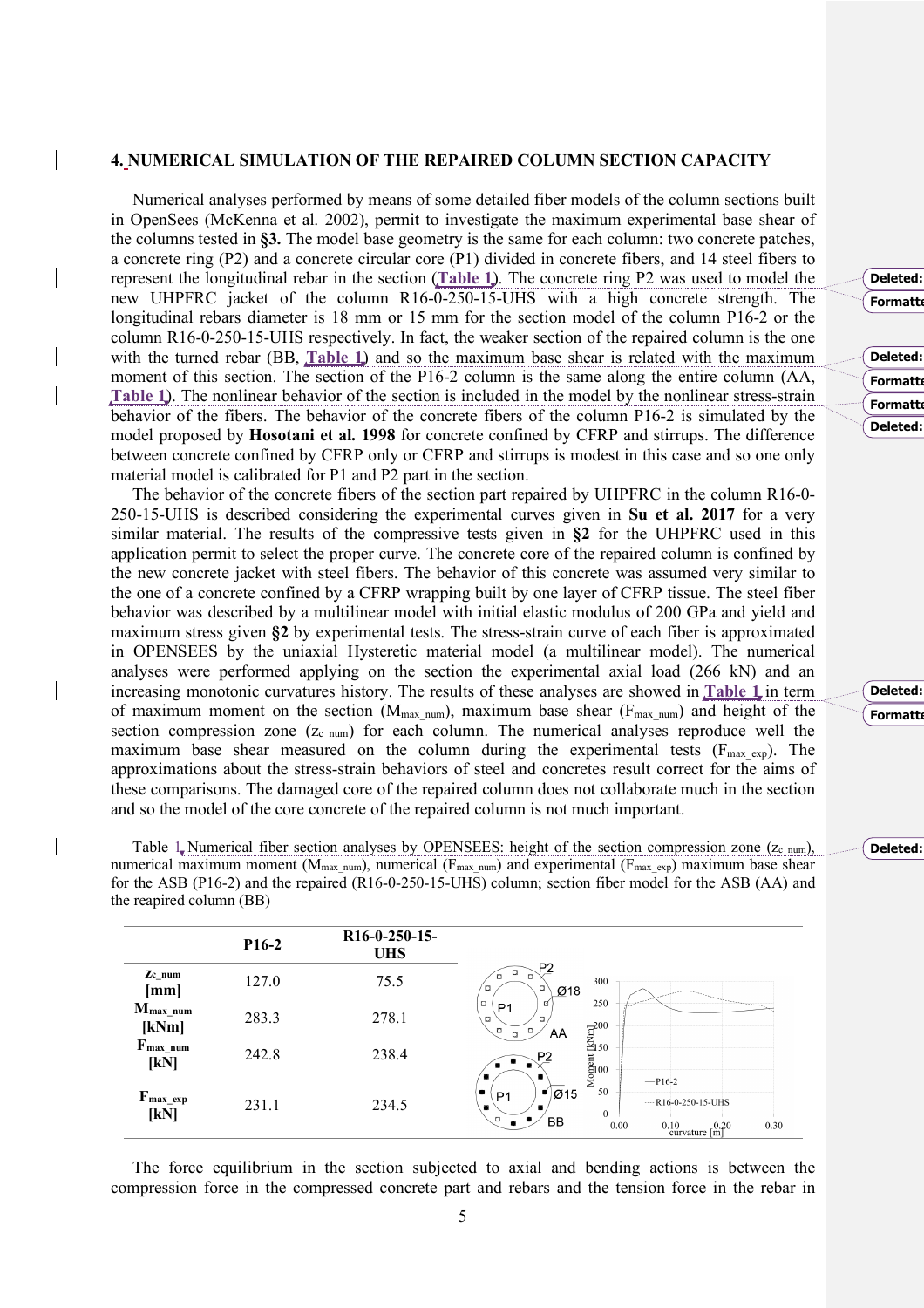tension. The compression zone of the section includes practically the new concrete parts only that are built with a concrete with high strength. The high value of the compressive strength of the UHPFRC reduces the height  $z_{c}$  <sub>num</sub> of the compression zone in the section. A modest compressed zone of new concrete part is sufficient to guarantee the equilibrium of forces in the section and so the section inner lever arm increases. The increasing of the lever arm balances the decreasing of the maximum tensile force due to the rebar diameter reduction. This is a numerical verification of the experimental evidence in **§3**.

## **5. CONCLUSIONS**

A rapid repair strategy is presented and applied on strongly damaged RC bridge piers or columns. This strategy consists in: the use of shaped rebar parts to substitute the damaged parts of the longitudinal rebars; a UHPFRC jacket with 2% of steel fibers to restore the concrete part and to improve the seismic performance of the column. Cyclic tests were carried out on RC columns to test the repair strategy effectiveness. The tested columns are: an undamaged column retrofitted by two layers of CFRP wrapping; a column repaired by the proposed techniques.

The comparison between the experimental results obtained for the two columns show:

- The repair strategy can be applied in short time (3-4 days) in situ in a simple way on seriously damaged columns and bridge piers
- The new shaped rebar sustains low cycles fatigue action and remains intact at the end of the test also if a very strong earthquake is applied on the column.
- Similarly, to the new rebar, the connection between new and existing rebars by a simple steel coupler and welding joints is efficient because the connections are intact at the end of the tests
- The repair strategy restores strength, stiffness and ductility capacity of the retrofitted undamaged column. The stiffness recovery is obtained without performing resin injection in the cracked concrete core.
- The repair strategy assures that the seismic capacity of the repaired column is very similar to the one of the retrofitted undamaged column. The UHPFRC jacket with steel fibers guarantees the necessary seismic performance that usually is obtained by CFRP wrapping. The advantage in the use of this jacket is the great time and cost saving because new steel stirrups and the CFRP wrapping are not applied.
- The high compressive strength of the UHPFRC reduces the height of the section concrete compression zone. This is good because the original cracked core contribution is modest and so new concrete parts only can sustain the seismic demand. The section inner lever arm increases and balances the reduction of the maximum steel tensile force due to the reduction by turning of the diameter of the new rebars. The strength of the column is restored. This is verified also numerically by OpenSees section analyses.
- The repaired column shear failure is avoided and the correct flexural failure is guaranteed. This is checked by damage survey and by the shape of the hysteretic cycles that did not show pinching.

The repair strategy will be tested also in case of the column response when the bridge is subjected to non-synchronous seismic action (**Lavorato et al. 2017)**, which can be significant in case of long structures as bridges and can produce effects not studied in case of synchronous actions.

## **6. ACKNOWLEDGMENTS**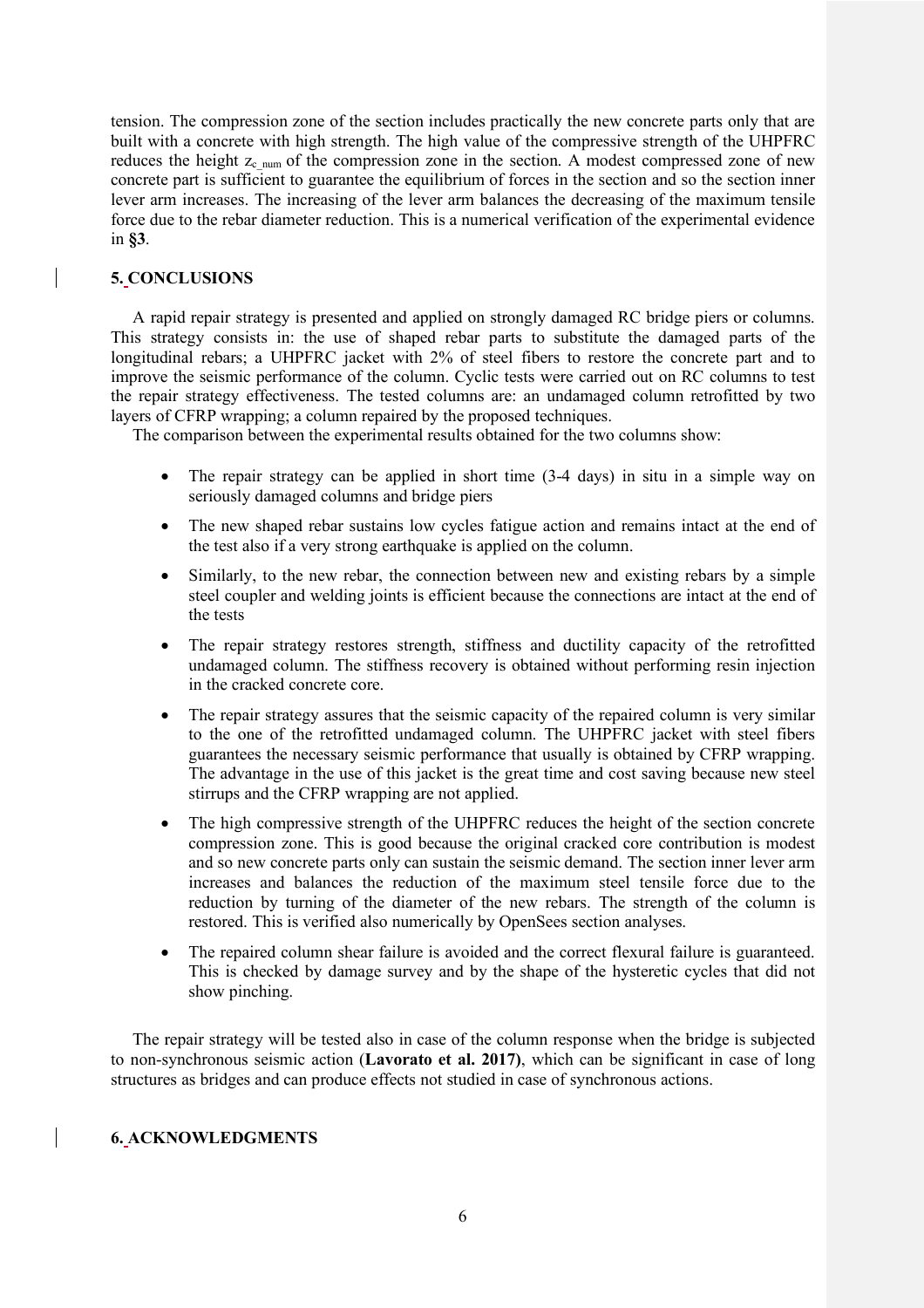The authors gratefully acknowledge the funding by "The Laboratories University Network of seismic engineering" (ReLUIS) thanks to the research project ReLUIS/DPC 2016-2018. The research was supported by National Natural Science Foundation of China (51508103), National Natural Science Foundation of China (51778148), Fujian Provincial Education Department Research Foundation for Young Teacher (JA15074) and Recruitment Program of Global Experts Foundation (TM2012-27). The authors would also like to acknowledge the Sustainable and Innovative Bridge Engineering Research Center (SIBERC) of the College of Civil Engineering, Fuzhou University (Fuzhou, China). Authors thank Prof. Tao Ji for the assistance in the development of the UHPFRC, Kerakoll S.p.A. and ISTRICE (Fili & Forme Srl) for having provided the materials for the development of the UHPFRC at Roma Tre University.

#### **7. REFERENCES**

Fiorentino, G., Forte, A., Pagano, E., Sabetta, F., Baggio, C., Lavorato, D., Nuti, C., Santini, S. (2018). Damage patterns in the town of Amatrice after August 24th, 2016 Central Italy earthquakes. *Bulletin of Earthquake Engineering*, 16 (3), pp. 1399-1423.

Albanesi T, Lavorato D, Nuti C, Santini S. (2009) Experimental program for pseudodynamic tests on repaired and retrofitted bridge piers. *European Journal of Environmental and Civil Engineering*. Paris: Lavoisier, Vol. 13 - No. 6/2009; 671-683.

Lavorato D., Nuti C. (2015a). Pseudo-dynamic tests on reinforced concrete bridges repaired and retrofitted after seismic damage. *Engineering Structures*. 94, 96-112.

Ruano G., Isla F., Pedraza R.I., Sfer D., Luccioni B. (2014). Shear retrofitting of reinforced concrete beams with steel fiber reinforced concrete. *Constr. Build. Mater*. 54. 646–658.

Rabehi B., Ghernouti Y., Li A., Boumchedda K. (2014) Comparative behavior under compression of concrete columns repaired by fiber reinforced polymer (FRP) jacketing and ultra-high-performance fiber reinforced concrete (UHPFRC). *J. Adhes. Sci. Technol*. 28 (22–23), 2327–2346.

He R, Sneed LH, Belarbi A. Rapid Repair of Severely (2013) Damaged RC Columns with Different Damage Conditions: An Experimental Study. *International Journal of Concrete Structures and Materials*. March 2013, Vol. 7, Issue 1, 35-50.

Cheng CT, Yang JC, Yeh YK, Chen SE. (2003) Seismic performance of repaired hollow-bridge piers. *Construction and Building Materials*, Vol. 17. Elsevier Science Ltd., 339–351

Albanesi T., Lavorato D., Nuti C., Santini S. (2008) Experimental tests on repaired and retrofitted bridge piers. *In Proceedings of the International FIB Symposium*, 673-678.

Lavorato D., Nuti C. (2010a) Seismic response of repaired bridges by pseudo dynamic tests. Bridge Maintenance, Safety, Management and Life-Cycle Optimization - *Proceedings of the 5th International Conference on Bridge Maintenance, Safety and Management. Pennsylvania*, USA, 11-15 July 2010a.

Lavorato D., Nuti C., Santini S. (2010b) Experimental Investigation of the Seismic Response of Repaired R.C. Bridges by Means of Pseudo Dynamic Tests. *IABSE Symposium, Large Structures and Infrastructures for Environmentally Constrained and Urbanised Areas*, Venice, 22-24 September 2010b.

Lavorato D., Nuti C. (2011) Pseudo-dynamic testing of repaired and retrofitted r.c. bridges. *Proceedings of Fib Symposium Concrete Engineering for Excellence and Efficiency, Czech Republic*, Prague, 8-10 June 2011.

Lavorato D., Nuti C., Briseghella B., Santini S., Xue J (2015b) A repair and retrofitting intervention to improve plastic dissipation and shear strength of Chinese rc bridges. *Proceedings of IABSE Conference – Structural Engineering: Providing Solutions to Global Challenges* September 23-25 (2015b), Geneva, Switzerland

Zhou Z., Lavorato D., Nuti C., Marano G.C. (2015) A model for carbon and stainless-steel reinforcing bars including inelastic buckling for evaluation of capacity of existing structures *COMPDYN 2015 - 5th ECCOMAS Thematic Conference on Computational Methods in Structural Dynamics and Earthquake Engineering*

Zhou Z., Lavorato D., Nuti C. (2014) Modeling of the mechanical behavior of stainless reinforcing steel, *Proceedings of the 10th fib International PhD Symposium in Civil Engineering*. UNIVERSITÉ LAVAL, CANADA, July21–23, 2014. ISBN 978-2-9806762-2-2